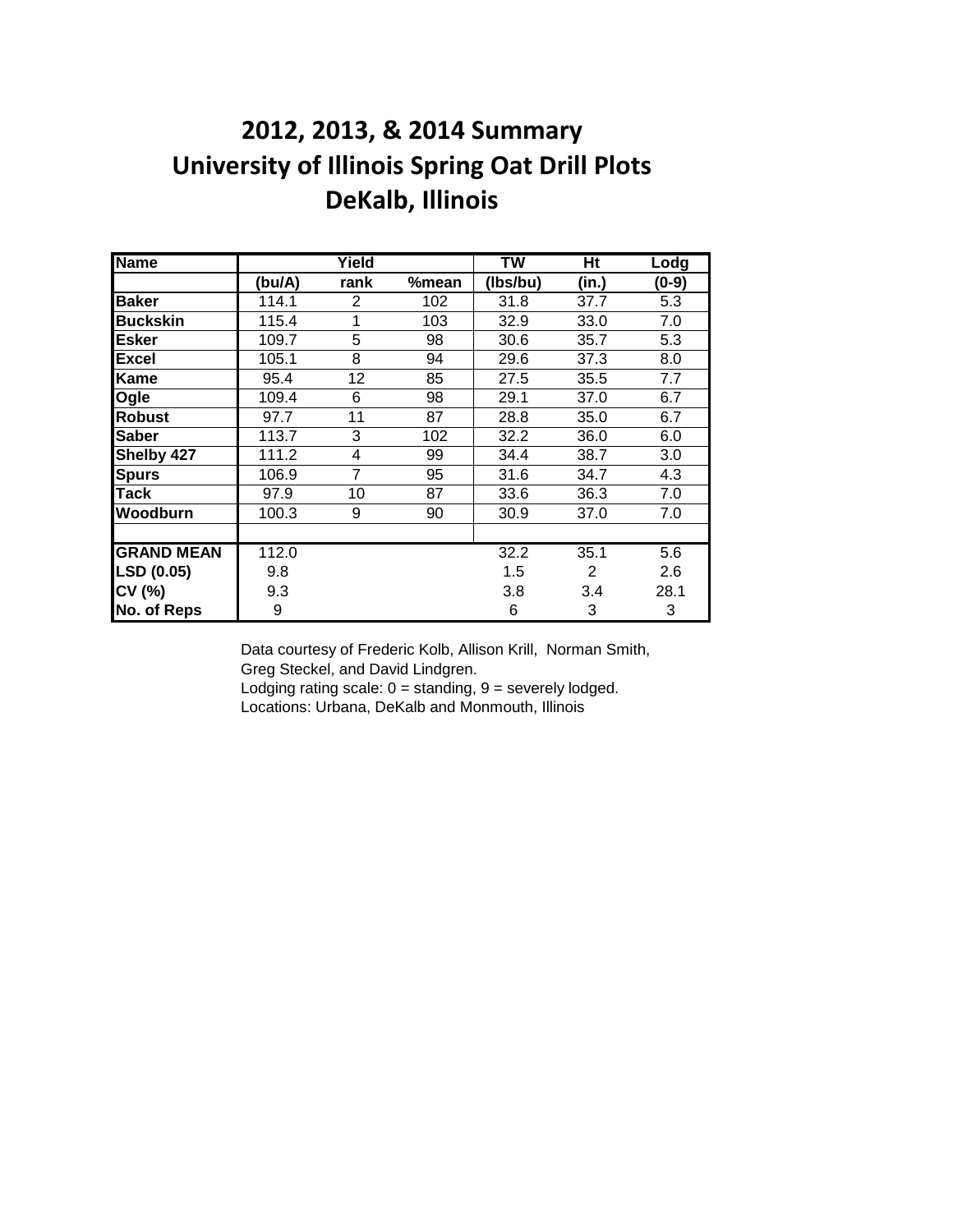#### **2012, 2013 & 2014 Summary**

### **University of Illinois Spring Oat Drill Plots Urbana, Illinois**

|                   |        |                |       |          | <b>Heading</b> |       |         | 12 & 13    |
|-------------------|--------|----------------|-------|----------|----------------|-------|---------|------------|
| <b>Name</b>       |        | Yield          |       | TW       | <b>Date</b>    | Ht    | Lodg    | <b>BYD</b> |
|                   | (bu/A) | rank           | %mean | (Ibs/bu) | (date)         | (in.) | $(0-9)$ | $(0-9)$    |
| <b>Baker</b>      | 116.9  | 10             | 89    | 30.9     | June 1         | 36.5  | 1.3     | 3.5        |
| <b>Buckskin</b>   | 134.5  | $\overline{2}$ | 103   | 34.1     | May 30         | 32.5  | 3.3     | 3.8        |
| <b>Esker</b>      | 127.9  | 6              | 98    | 29.2     | May 31         | 37.0  | 2.3     | 4.0        |
| <b>Excel</b>      | 129.5  | 5              | 99    | 32.9     | June1          | 36.5  | 1.0     | 3.8        |
| Kame              | 127.3  | $\overline{7}$ | 97    | 31.5     | <b>May 30</b>  | 35.2  | 1.0     | 6.8        |
| Ogle              | 118.2  | 9              | 90    | 29.3     | June1          | 36.0  | 1.7     | 5.0        |
| <b>Robust</b>     | 106.0  | 11             | 81    | 33.9     | June 5         | 33.3  | 1.0     | 4.5        |
| <b>Saber</b>      | 145.4  | 1              | 111   | 33.4     | <b>May 29</b>  | 35.2  | 2.0     | 3.8        |
| Shelby 427        | 132.8  | 3              | 101   | 35.1     | <b>May 29</b>  | 39.3  | 0.7     | 4.0        |
| <b>Spurs</b>      | 132.3  | 4              | 101   | 31.1     | May 31         | 35.3  | 3.7     | 4.8        |
| <b>Tack</b>       | 102.9  | 12             | 79    | 32.5     | May 31         | 33.3  | 2.7     | 4.8        |
| Woodburn          | 120.4  | 8              | 92    | 33.4     | <b>May 29</b>  | 37.0  | 2.3     | 4.3        |
|                   |        |                |       |          |                |       |         |            |
| <b>GRAND MEAN</b> | 131.0  |                |       | 33.0     | May 30         | 34.7  | 2.3     | 4.3        |
| LSD (0.05)        | 14.7   |                |       | 2.2      | 0.8            | 2.2   | 1.5     |            |
| CV (%)            | 0.7    |                |       | 4        | 0.4            | 5.4   | 38.1    |            |
| No. of Reps       | 6      |                |       | 3        | 6              | 6     | 3       | 2          |

Data courtesy of Frederic Kolb, Allison Krill, Norman Smith, and Bob Dunker. Lodging rating scale:  $0 =$  standing,  $9 =$  severely lodged.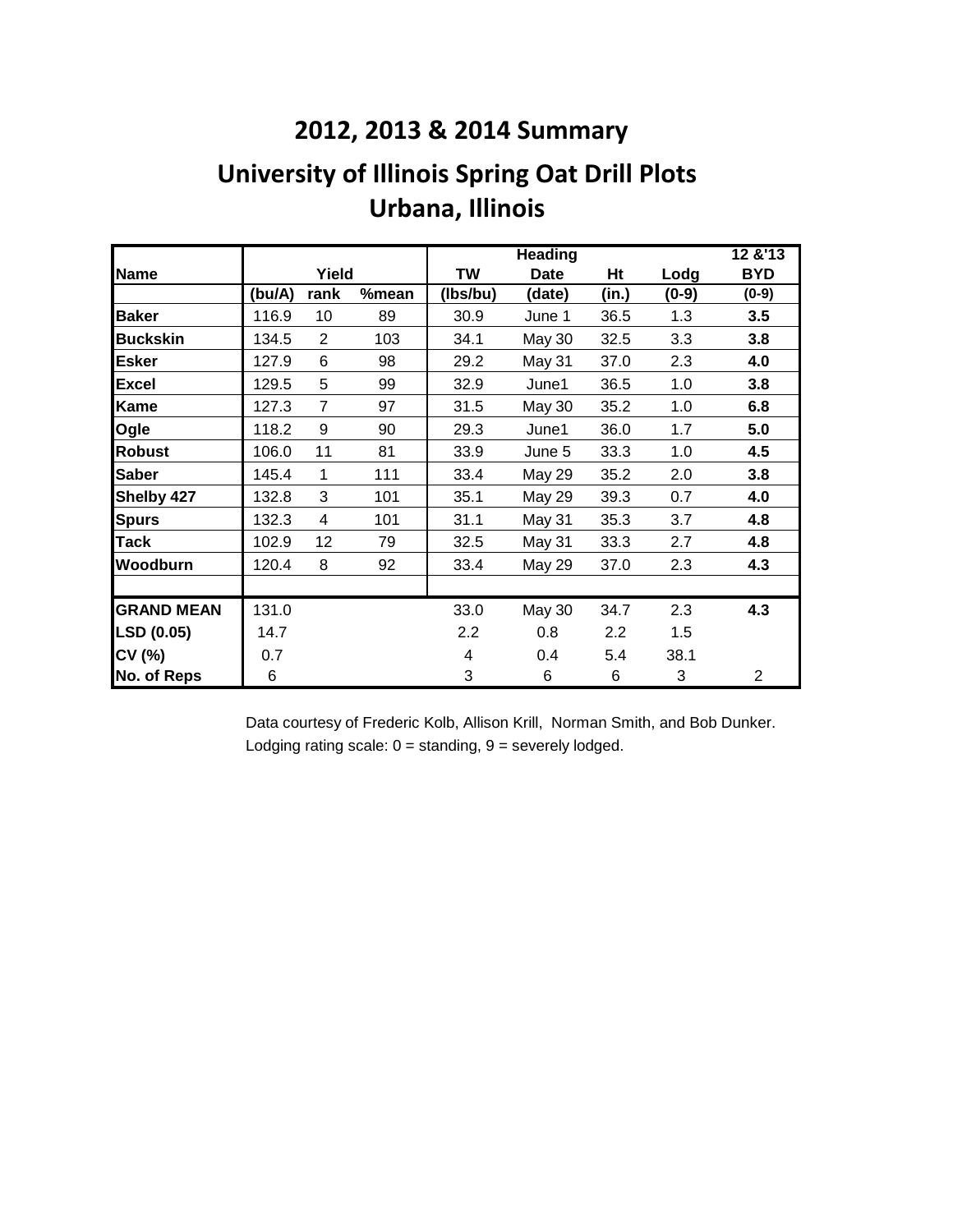# **2012, 2013 & 2014 Summary University of Illinois Spring Oat Drill Plots Monmouth, Illinois**

|                   |        |                |       |          | <b>Heading</b> |       |         |
|-------------------|--------|----------------|-------|----------|----------------|-------|---------|
| <b>Name</b>       |        | Yield          |       | TW       | <b>Date</b>    | Ht    | Lodg    |
|                   | (bu/A) | rank           | %mean | (Ibs/bu) | (date)         | (in.) | $(0-9)$ |
| <b>Baker</b>      | 147.6  | 5              | 101   | 31.8     | June 17        | 36.4  | 3.3     |
| <b>Buckskin</b>   | 157.0  | $\overline{2}$ | 108   | 32.7     | June 16        | 31.3  | 2.4     |
| <b>Esker</b>      | 153.2  | 3              | 105   | 31.0     | June 19        | 35.3  | 3.0     |
| <b>Excel</b>      | 159.8  | 1              | 110   | 31.5     | June 18        | 35.1  | 2.1     |
| Kame              | 128.5  | 12             | 88    | 28.5     | June 16        | 33.3  | 1.9     |
| Ogle              | 132.4  | 11             | 91    | 30.3     | June 17        | 34.7  | 1.9     |
| <b>Robust</b>     | 133.6  | 10             | 92    | 32.3     | June 22        | 35.9  | 1.1     |
| <b>Saber</b>      | 152.1  | 4              | 104   | 30.0     | June 16        | 32.0  | 1.6     |
| Shelby 427        | 137.7  | 9              | 94    | 34.0     | June 16        | 35.4  | 1.6     |
| <b>Spurs</b>      | 144.9  | 7              | 99    | 31.8     | June 18        | 33.3  | 2.0     |
| <b>Tack</b>       | 138.1  | 8              | 95    | 32.3     | June 18        | 34.1  | 1.7     |
| Woodburn          | 145.0  | 6              | 99    | 32.5     | June 16        | 34.4  | 2.4     |
|                   |        |                |       |          |                |       |         |
| <b>GRAND MEAN</b> | 145.8  |                |       | 32.2     | June 17        | 33.1  | 2.0     |
| LSD (0.05)        | 11.5   |                |       |          | 1.3            | 1.8   | 0.9     |
| CV(%)             | 8.4    |                |       |          | 0.7            | 5.2   | 42.3    |
| No. of Reps       | 9      |                |       | 3        | 7              | 7     | 7       |

Data courtesy of Frederic Kolb, Allison Krill, Norman Smith, Brian Mansfield. Lodging rating scale:  $0 =$  standing,  $9 =$  severely lodged.